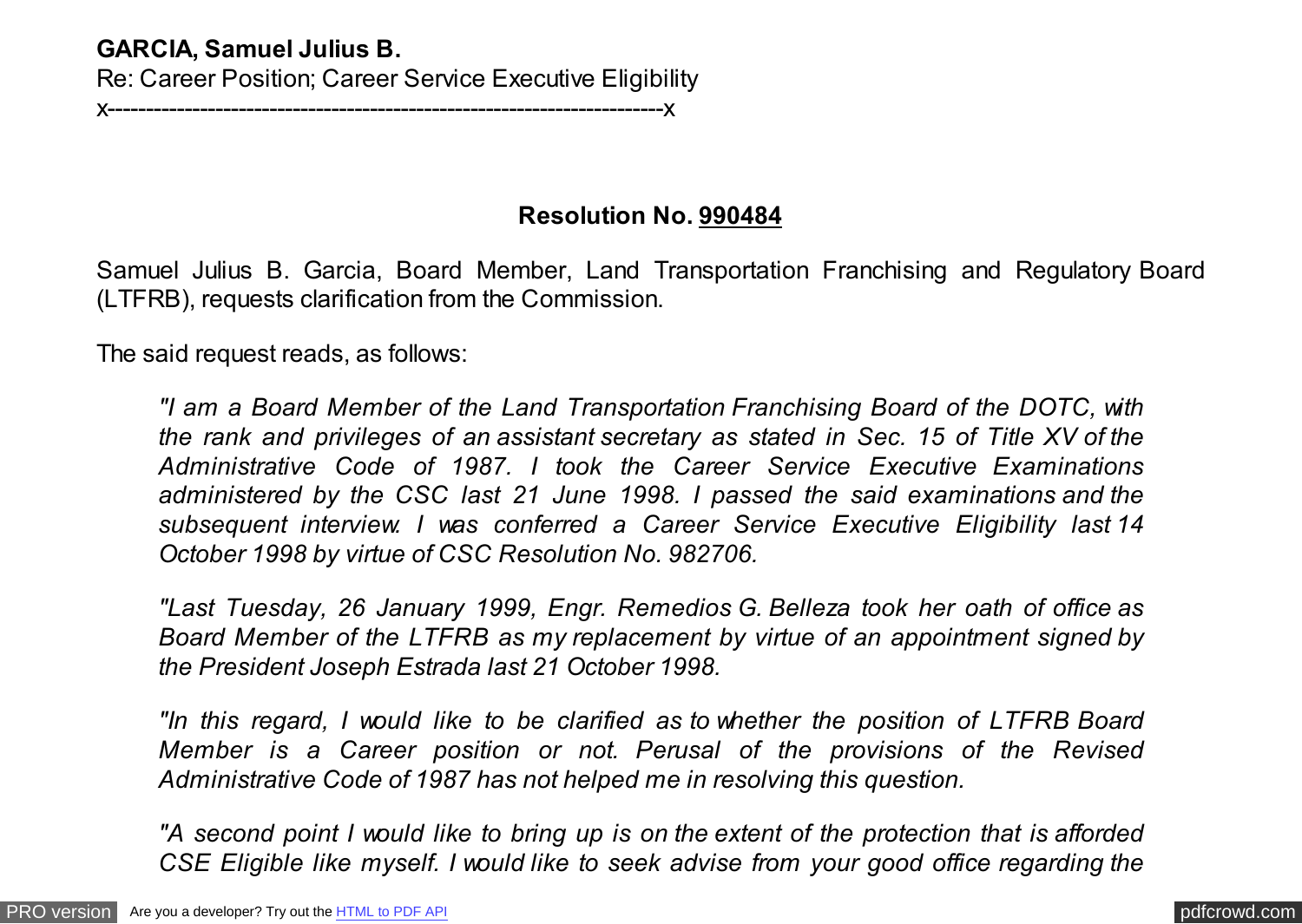*proper steps that I may undertake in order to protect the integrity of the CSC eligibilities issued."*

Records show that on May 6, 1997, Garcia was appointed by then President Fidel V. Ramos as member of the LTFRB Board of Directors. On October 21, 1998, President Joseph E. Estrada appointed Remedios G. Belleza as Board Member of LTFRB as replacement of Garcia. Hence, this request.

Relevant to the first issue is Section 2 of Executive Order No. 202 (Creating the Land Transportation Franchising and Regulatory Board) which provides as follows:

*"SECTION 2. Composition of the Board. The Board shall be composed of a Chairman and two (2) members with the same rank, salary and privileges of an Assistant Secretary, all of whom shall be appointed by the President of the Phillippines upon recommendation of the Secretary of Transportation and Communications. One (1) member of the Board shall be a member of the Bar and shall have engaged in the practice of law in the Philippines for at least five (5) years, another a holder of a degree in civil engineering, and the other a holder of a degree in economics, finance or management, both with the same number of years of experience and practice."*

Based on the foregoing, it is clear that members of the Board are to be appointed by the President of the Philippines upon the recommendation of the Secretary of Transportation and Communications. The said provision also does not provide for any fixed term of office, hence, it follows that members of the Board serve at the pleasure of the appointing authority. Since Remedios G. Belleza took her oath of office as Board Member of LTFRB last January 26, 1999 as replacement of Garcia by virtue of an appointment issued by President Joseph E. Estrada last October 21, 1998, it therefore leads to the conclusion that the term of office of Garcia as LTFRB Board Member has expired.

Expiration of term is understood in law of public officers as without any fixity and enduring at the pleasure of the appointing authority. When required to relinquish his office, the appointee cannot complain that he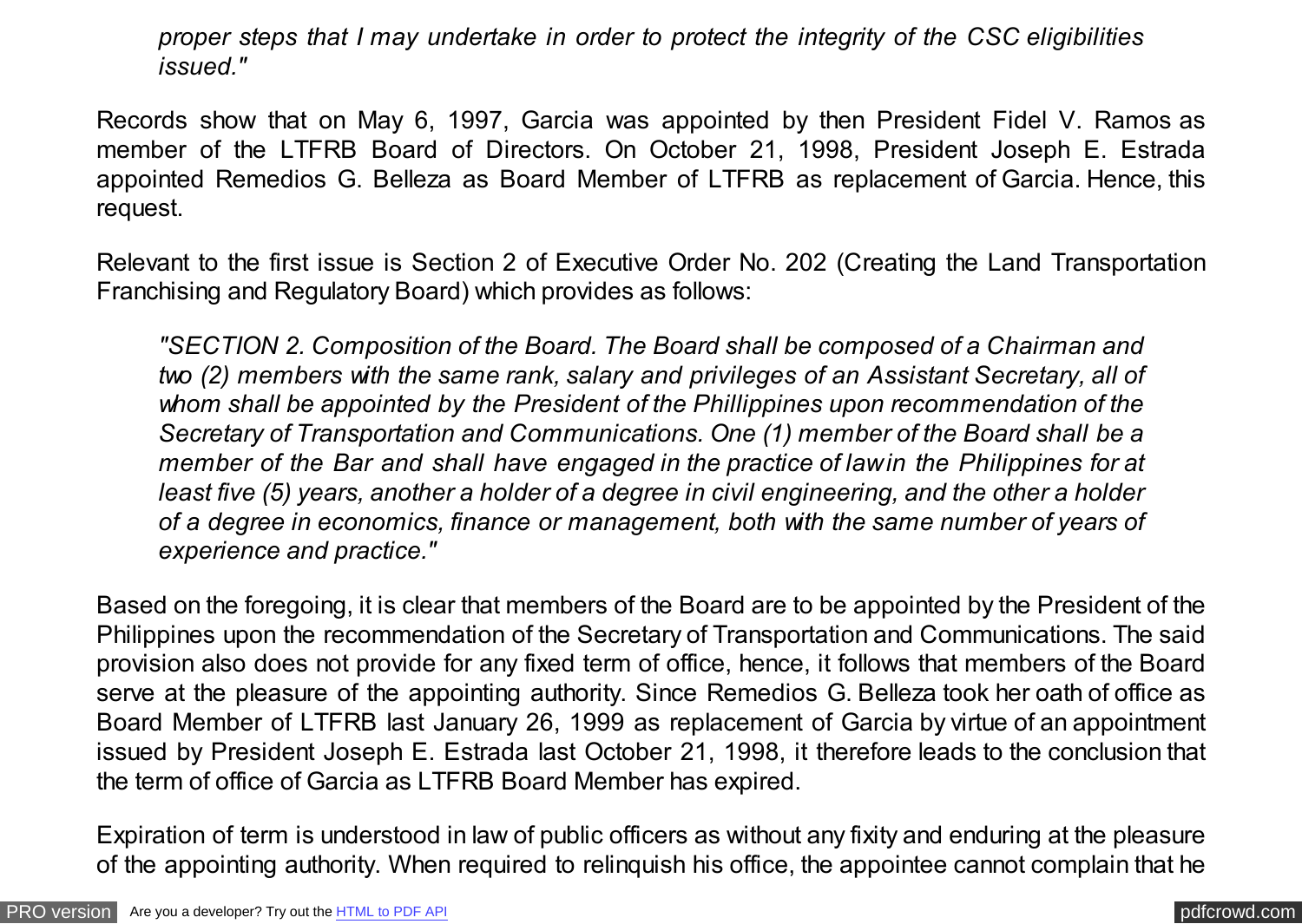is being removed in violation of his security of tenure because removal imports the separation of the incumbent before the expiration of his term. This is allowed by the Constitution only when it is for cause as provided by law. The acting appointee is separated precisely because his term has expired. Expiration of term is not covered by the constitutional provision on security of tenure **(Achacoso vs. Macaraig, 195 SCRA 235).**

Further, Executive Director Elmor D. Juridico, Career Executive Service Board issued a Certification dated 11 February 1999 which reads as follows:

*"This is to certify that the position of Board Member, Land Transportation Franchising and Regulatory Board (LTFRB), Department of Transportation and Communication, is not a Career Executive Service position because it is performing purely quasi-judicial functions and not executive or managerial functions."*

Based on the aforequoted provision of Section 2 of EO 202 and the certification of the CESB, the position of Board Member of LTFRB is considered a non-career, executive service position. Additionally, another indication that appointments to said position is only temporary is the request of Chairman Dante M. Lantin, LTFRB, dated July 15, 1998 to DOTC Secretary Vicente C. Rivera "for the retention and reappointment" of Garcia as LTFRB Board Member.

With regard to the second issue, under existing Civil Service law and rules, eligible career service officials may continue to serve until they reach the compulsory retirement age or are removed for cause. On the other hand, when one occupies a non-career position he can be removed anytime by the appointing authority even if he possess a Career Service Executive Eligibility (CSEE)/Career Service Executive (CES) Eligibility. When said officials are removed from office, the general rule is they can appeal to the Civil Service Commission if they believe that their removal is not valid.

**WHEREFORE**, the Commission hereby rules that the position of Board Member of Land Transportation Franchising and Regulatory Board (LTFRB) is considered non-career and therefore the holder of such position does not enjoy the security of tenure.